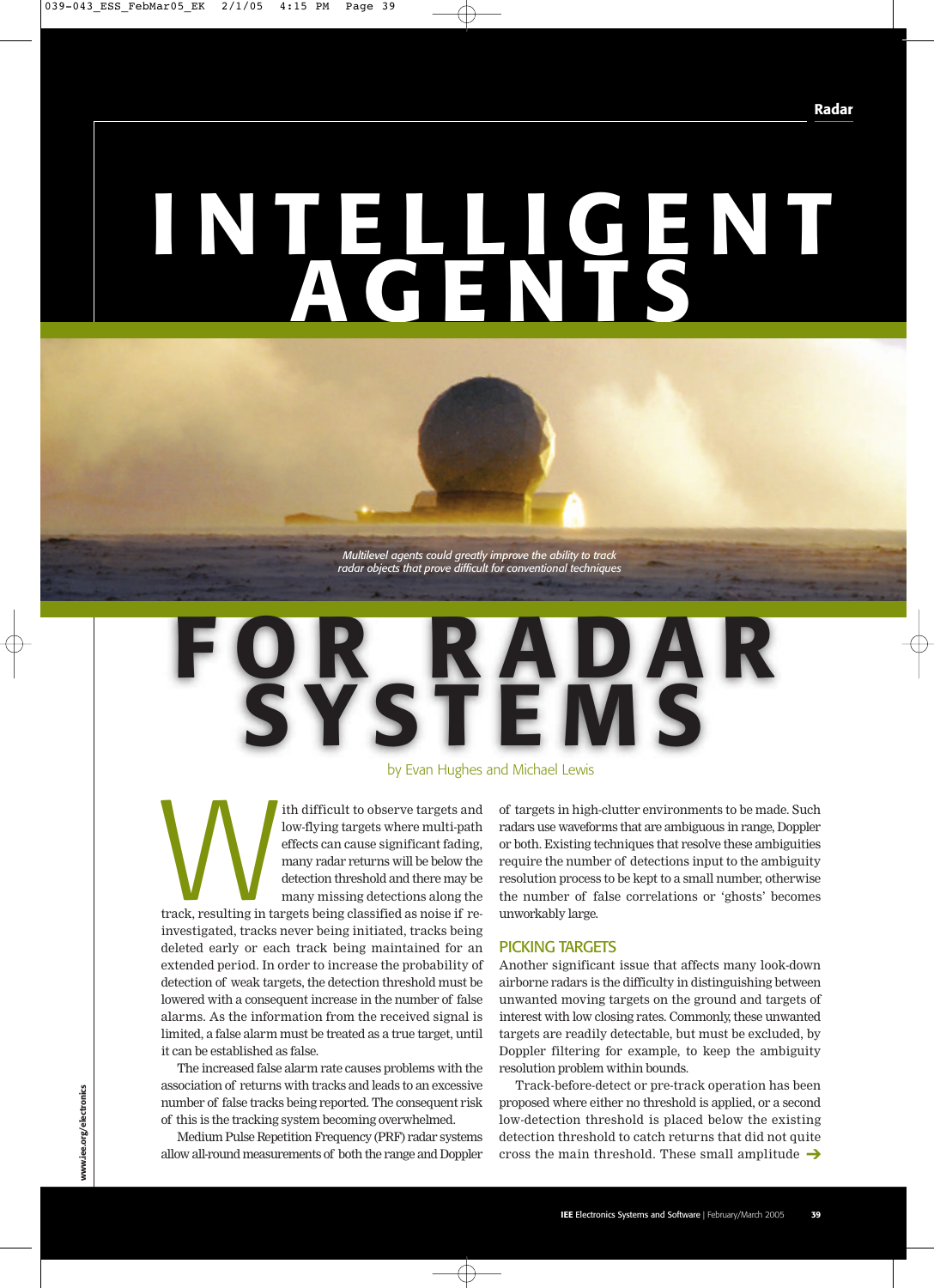

detections are processed to see if they form tracks.

Our research uses a pre-track system that exploits spatio-temporal Doppler correlations to help reduce ghost targets, as well as reducing false alarms due to noise. Further, it makes use of intelligent agents. An intelligent agent is a form of software where its state depends on current input environment and the agent's current internal state. The software agent usually has the ability to affect its environment, thereby influencing its own future behaviour and the behaviour of other agents. The agents often have the ability to communicate directly with other agents in a system, enabling complex self-organising behaviour patterns to emerge. The use of co-operating agents leads to a highly parallel structure formed from simple elements. This allows the system to be flexible, expandable, robust and fast to process.

#### PROCESSING METHODS

The two main processing methods we have used are dynamic programming and Hough transforms. Dynamic Programming is an optimisation process that tries to identify the single most likely track through each cell. A Hough transform treats the data from a number of scans as an image and the method looks for 'lines' within the data. Both methods are computationally intensive with time complexity of  $O(N^3)$ . The Hough transform requires an extra step to re-associate returns with the set of possible tracks extracted from the transform. Fast approximate forms of the Radon, and the related Hough transform, also exist and have time complexity  $O(N^2 \log N)$ .

The key concept of the pre-track system is the exploitation of the spatio-temporal coherence of true target tracks, but with practical levels of processing. To achieve

this, a self-adaptive spatio-temporal Constant False Alarm Rate (CFAR) system is first used to identify 'interesting' radar returns. These 'interesting' returns are then passed to a pre-track system that attempts to associate the returns with previous returns according to a set of simple rules that define the likely feasible region that previous returns could lie in. The pre-track system does not make any explicit track predictions, unlike conventional multiple hypothesis trackers, but relies on associations between returns producing 'virtual' tracks within the data.

A system based on a hierarchical population of agents, each agent representing an individual radar cell that is allowed to self-organise into target tracks has been



*Fig 1: Functional arrangement of the MISA system*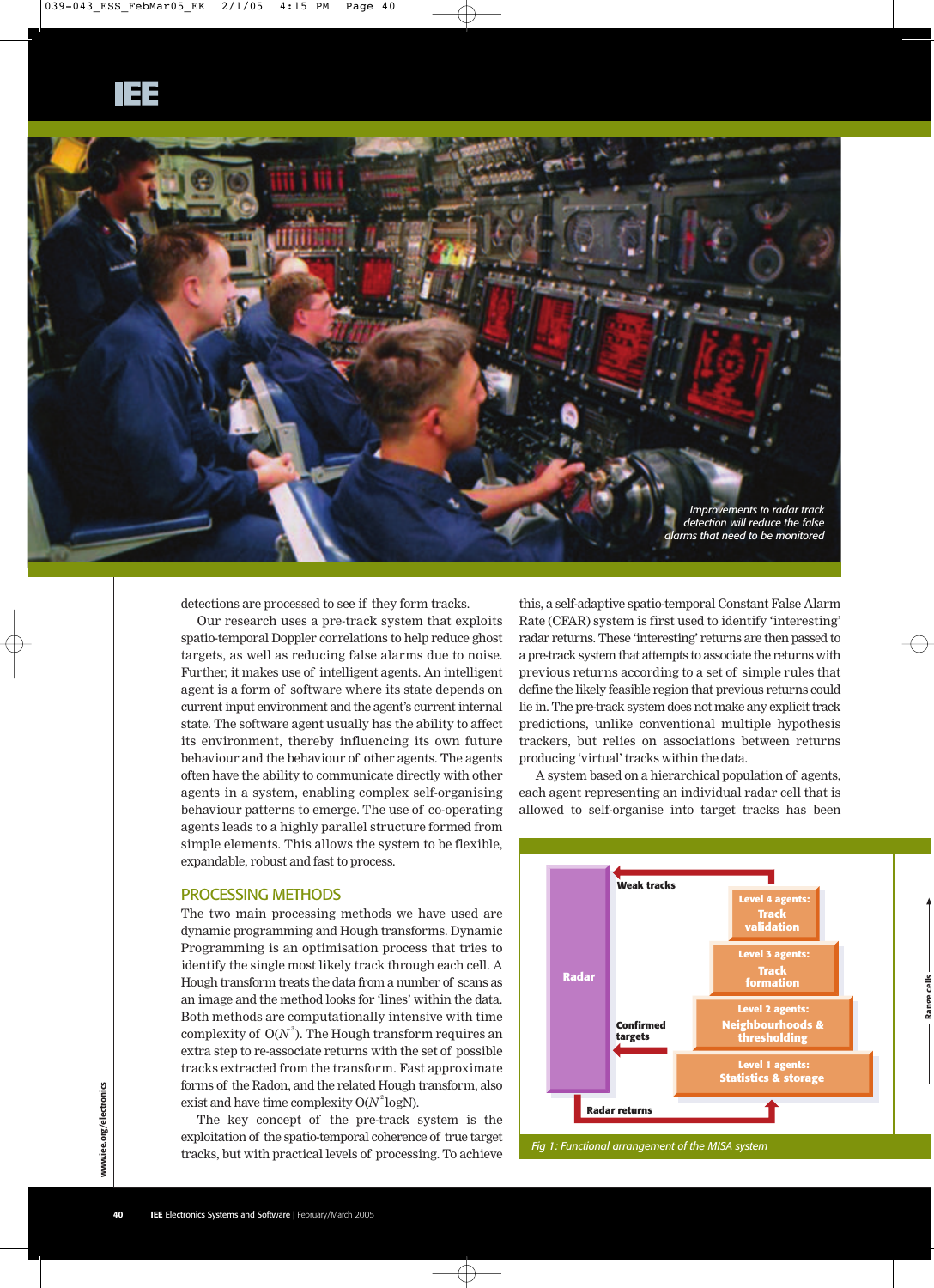constructed. Fig 1 shows a functional block diagram of the current MISA system. The radar system is shown on the left, feeding the radar returns into the lowest levels of the agent hierarchy. The radar returns at this point will have had all necessary processing applied prior to the application of a CFAR system and a threshold.

Level one and two agents form a spatio-temporal CFAR subsystem. Levels three and four function as a multiple hypothesis track-forming subsystem. The radar returns traverse the hierarchy, with high-confidence target detections being fed to the main radar tracker as track segments.

#### DECISION THRESHOLDS

Traditional radar-detection systems make a binary decision, based on a threshold derived from the clutter level in adjacent range cells, as to whether the return is from a target, or just noise or clutter. The decision mechanism directly affects the probability of target detection and the probability of a false alarm. The discrimination of false alarms is ultimately performed in the tracking system. The capabilities of the tracker will determine the maximum false alarm rate that can be tolerated, and therefore the minimum value for the decision threshold.

In practice, real clutter and noise are spatially nonhomogeneous, requiring the threshold to be adjusted to maintain a maximum probability of detection, without exceeding the maximum tolerable probability of false alarms. CFAR systems attempt to address this problem. The premise is that if the statistics of the noise or clutter are known, and a good estimate of the low-order moments, or central moments, is generated from the measured data, then a threshold level can be calculated that will achieve the maximum tolerable probability of false alarm. To estimate



**The capabilities of the tracker will determine the maximum false alarm rate that can be tolerated** '' ''

the low-order moments, samples are taken in range from around the return of interest.

There are a number of assumptions that need to be made. The first is that the noise or clutter is locally homogeneous, allowing moments to be generated spatially. Second, the statistics of the noise/clutter are stationary, allowing accurate moments to be generated temporally. Third, the shape of the noise or clutter probability density function is known. And fourth, a low number of samples, typically 30, will provide a sufficient estimate of the moments;

Unfortunately these assumptions do not hold, except for a limited range of scenarios. One scenario where none of the assumptions are likely to be valid is the littoral environment. It has been found that, to gather sufficient samples to obtain a reasonable estimate of the mean and standard deviation, the samples must be drawn from a spatio-temporal-Doppler region. In order to make the samples as homogeneous as possible, the region must be optimised to the current environment and, as this is unknown and dynamic, the region must be adaptive. As the statistics are non-stationary, only a limited time history may be used. Although sources of thermal noise are likely to be independent, clutter samples tend to be highly correlated. Thus the number of truly independent samples is reduced, again leading to poor estimates of the statistics.

#### UNPICKING THE STRUCTURE

The invalidity of the above assumptions directly influenced the structure of the level one and two agent system.

The basic functions of the level one agents are to store a localised temporal history of the radar returns for their levelone range, azimuth and Doppler cell, generate statistics of the stored data, and apply the two thresholds to classify a return as noise, a partial detection, or a full detection. The level-one agents of the hierarchy record the time and amplitude information of each return together with its detection classification, based on the two thresholds. Levelone agents are organised into small clusters of similar cells having their own level-two agent as shown in fig 2. All detections that cross the upper threshold are passed to the radar for processing as likely targets using the existing ➔ *Fig 2: Agent organisation for one layer of Doppler cells*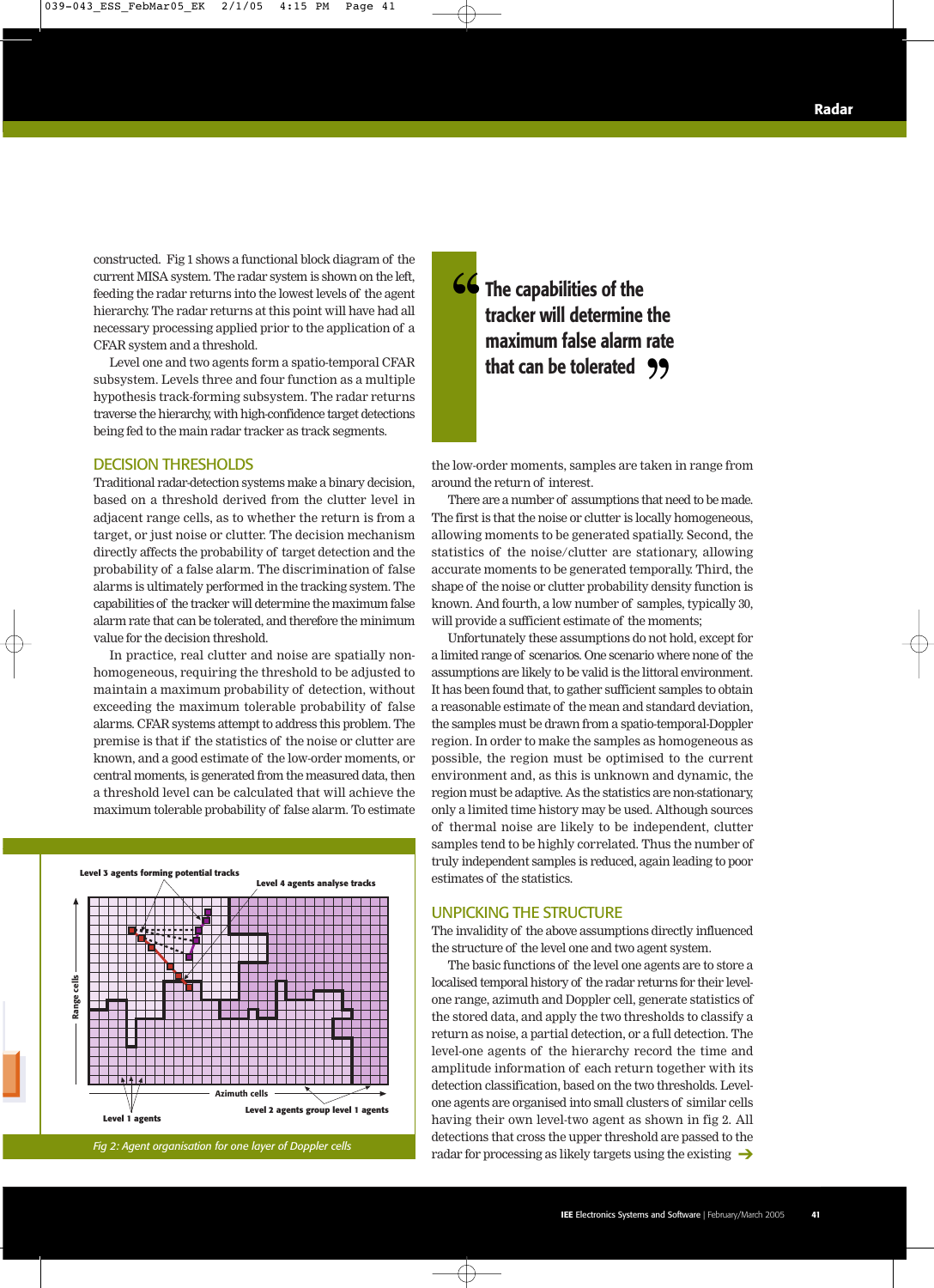### **Using the 'agent is a detection' approach allows many track hypotheses to be formed for each return**  $66$

track algorithms. This guarantees that the performance is no worse than conventional CFAR.

י<br>|<br>|

Level two agents are virtual agents formed by level-one agents communicating with near neighbours and linking to form clusters that have similar probability distributions. In a littoral environment, land clutter is likely to have a Ricianlike distribution, whereas sea clutter will more likely follow a log-normal, Weibull or *K-*distribution. The exact choice to determine 'similarity' is highly dependent on how the threshold level is calculated.

The level-two agents adapt by exchanging level-one cells with other neighbouring level-two agents, in an attempt to form a cluster. Unlike the level-one agents the level-two agents do not have fixed spatial locations.

#### FEEDBACK STATISTICS

A small housekeeping structure is associated with each leveltwo agent. This monitors the statistics on the quantity and distribution of the detections and partial detections from the level-one agents it is responsible for, and also the statistics of level-one agents in the local vicinity, which are controlled by other level two agents. These statistics, along with feedback from the main tracking system in the radar, are used to generate the upper threshold. Feedback from the level-three agents is used in conjunction with the statistics to set the lower threshold. These threshold levels for the level-one agents within the cluster are used for the classification of the radar returns. The distribution will affect the calculation of the positions of these thresholds relative to the mean, median and standard deviation and so on, calculated by each of the level-one agents.

The level-two system creates dynamically re-configurable spatial awareness within the processing system, allowing better statistical estimates to be generated for the calculation of the threshold levels. This grouping allows spatial correlations of the underlying clutter to be exploited, as well as the temporal correlations held in the level-one agents.

The output of the level-two agents is, in effect, a target and clutter map in range, azimuth and Doppler. In the case of medium PRF radar the targets within the map are



ambiguous in range and Doppler. The ambiguities may be resolved by operating on N PRFs, typically eight, and requiring target data in a minimum number, M, typically three, in what is generally known as an M of N (three of eight) scheme. Individual level-one and two systems are used for each PRF. A single target will appear at a distinct but ambiguous range in M of N level-one and two maps. The MISA technique exploits spatio-temporal correlation between returns to extend the ambiguity resolution process of a traditional M of N detection scheme such as the coincidence algorithm. This efficient coupling of ambiguity resolution with target tracking function provides an enhanced capability to distinguish true from false targets, and allows a higher false alarm rate to be tolerated with the generation of fewer ghost targets.

Conceptually, level-three agents are each being associated with a target return. When a level-three agent is created, it strives to form links with existing level three agents that represent *virtual* tracks within the multi-agent system.

Using the 'agent is a detection' approach allows many track hypotheses to be formed for each return. A similar approach has been used in systems based on dynamic programming, but no threshold was applied and every possible return was considered, which required massive amounts of processing. The dynamic-programming approach has to rely on high-resolution Doppler information in order to reduce the number of possible linkages that can be formed. In the MISA approach, only coarse Doppler information is available, if any, and potentially very slow to stationary targets may also be considered. It is assumed that given the limited information available, many tracks could pass through each level-three agent.

Agents that are marked as having the potential to be part of a track are then scanned to see if any previous links are